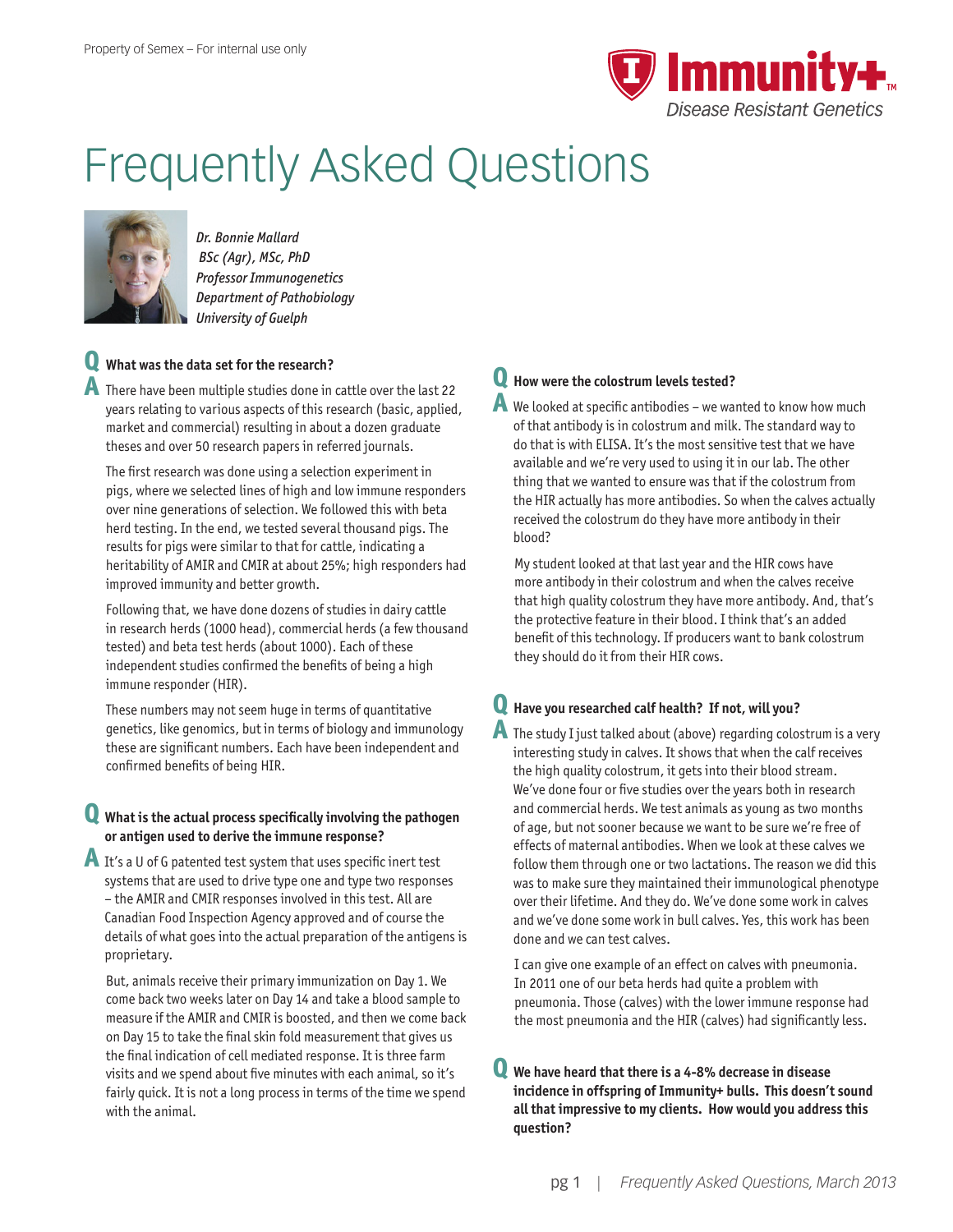

# Pg 2: Frequently Asked Questions

**A** I was surprised by that because a 4-8% decline in disease occurrence per generation is significant! It is in the exact range as the improvements that have been made for milk yield over the years. It also represents an additional \$80 profit/daughter from an Immunity+ bull. We do not wish to create false expectations for this technology and producers should not expect to eliminate or cut disease in half in one generation because that is simply not realistic. Like other traits we have been selecting for in the past, genetic change for enhanced immune response will be gradual. However, the effect is cumulative and could be large after several generations of selection.

### **Q Does this immunity protect against bovine leucosis? If so, what other diseases?**

- **A** When examining associations between immune response and disease it is critical to have reliable disease data collected in a similar manner by trained individuals.
	- We have not had the opportunity to collect reliable data on bovine leucosis. Since this is a viral infection with both intra and extracellular phases, strong AMIR and CMIR would be predicted to have benefit. However, one would need a specific project with both leucosis and Immunity+ sires to find out for sure. The same is true for any other diseases.

# **Q How is Johnes linked to Immunity+?**

**A** Johnes is caused by a facultative intracellular pathogen, Mycobacteria paratb. It is well known that mycobacterium are controlled by CMIR, specifically DTH. Therefore, cattle with the ability to make a robust CMIR/DTH would be expected to be more able to control Johnes and be low shedders. There is good data to support this finding in general immunological terms. With respect to the HIR test, a preliminary study carried out by North Florida University (n~700) indicates that individuals with high CMIR are less likely to be strongly seropositive. Additional studies could be done in the future to confirm these preliminary findings, providing the required Johnes data can be obtained.

## **Q Can Immunity+ genetics overcome environmental obstacles and short-comings in management? How impactful can it be?**

**A** You are always managing your herd's genetics. If you want to reach an animals' true genetic potential, good management is the way to get there. For example, you might have a cow with great genetic potential for milk yield, but if you don't feed her properly and put her under hot, humid or stressful conditions she will not produce much milk.

The same is true for disease. Using Immunity+ sires does not mean

you should or can give up on good health practices. Fighting disease requires a multi-pronged approach, and Immunity+ is one additional tool producers can use.

## **Q Competitors already have health branded bulls. What's the difference in using Immunity+?**

**A** Immunity+ is the only technology that is solely based on the immune response of the animal, and relates to a diverse range of pathogens. Even Somatic Cell Score (SCS) only relates to one cell type (PMNs) and one disease (mastitis). Productive Life (PL) includes many aspects other than resistance to disease. However, we are not suggesting one should give up on PL, SCS or Daughter Pregnancy Rate (DPR) just because one uses Immunity+. Remember, Immunity+ is one additional tool that should and can be used along with existing selection tools.

## **Q What do we tell a customer who likes the idea of Immunity+, but thinks a 6.0 PL bull might be just as good?**

**A** Many factors go into PL besides health traits. This is why the correlations are positive, but not 100%. Imagine that you could get even greater health benefits by selecting bulls that are both high for PL and are Immunity+!

#### **Q Sick cows aren't a big issue on my customer's farm and they cull cows more often because of reproduction issues. Why should they use Immunity+?**

**A** Immunity+ might be less of a priority for them. But, farms without any disease are rare today, so there is always room for improvement on most farms. One approach would be to use Immunity+ bulls that also have good fertility and DPR as there does not appear to be any antagonism between these traits.

If anything, some studies have found a positive association between HIR and some reproduction traits, such as calving ease and days open (see paper by Thompson-Crispi, Mallard et al 2012). And, beta herd studies are revealing that low responders are culled more often.

In the Florida herd, high CMIR cows had less incidence of retained placenta. This may not be entirely surprising since a strong cellular response has been suggested by reproductive biologists (eg: Dr Nino-Soto) to help with the elimination of the placenta.

# **Q How do you know it is 25% heritable?**

**A** Many cattle studies by us and others report an h<sup>2</sup> in this range. Other species studies (ex: pigs and chickens) found similar  $h^2$ . This is moderately high and in the same range as production traits, making it quite easy to make genetic gain with this level of  $h^2$ .